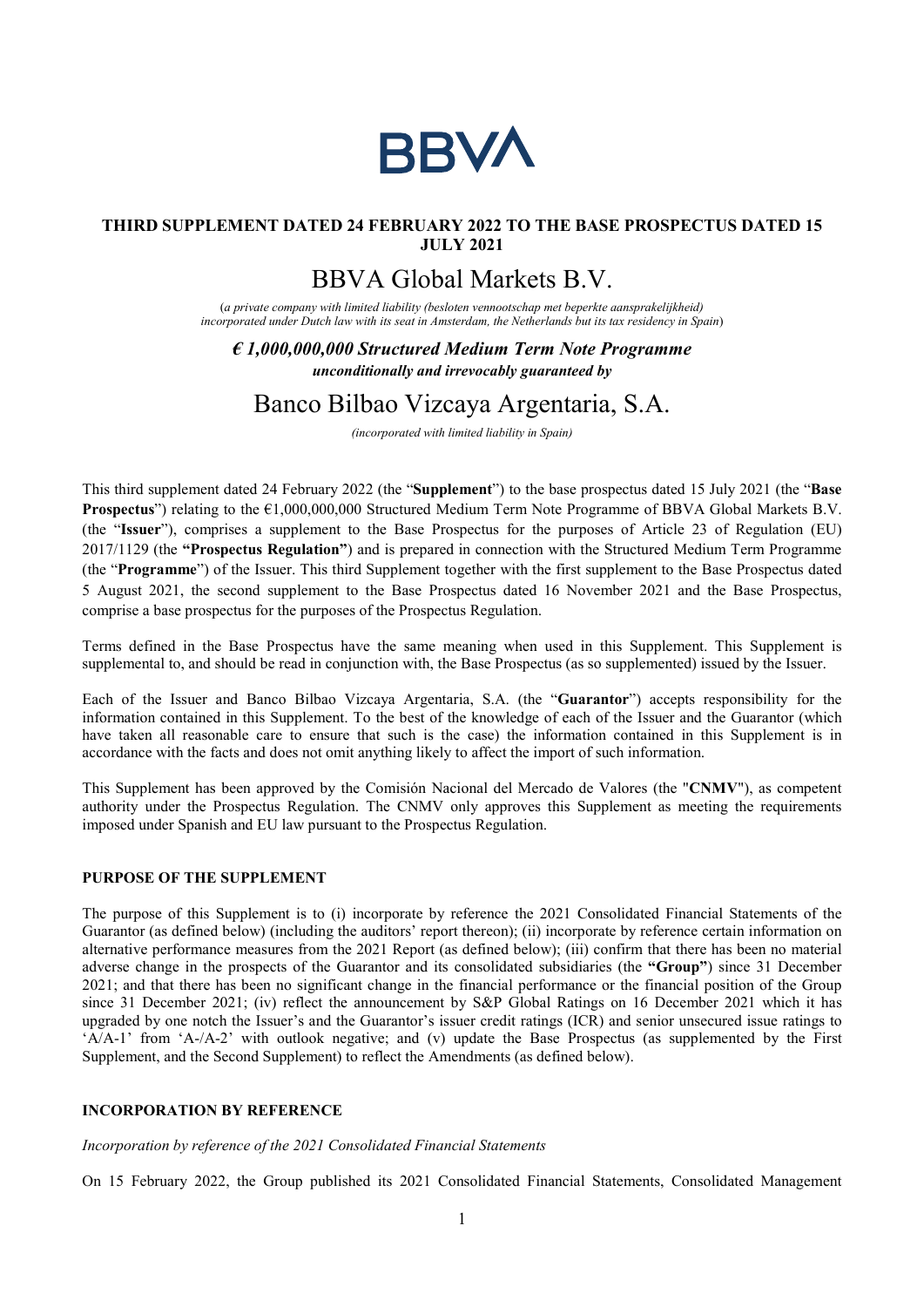Report and Auditor's Report, (the "2021 Report"), which includes: (i) on pages 4 to 242 (inclusive) thereof, the Group's audited consolidated financial statements as at, and for, the financial year ended 31 December 2021; (ii) on the pages prior to the table of contents of the Consolidated Financial Statements, the auditor´s report (inclusive) thereon (the "2021 Consolidated Financial Statements"); and on pages 185 to 198 (inclusive) of the Consolidated Management Report 2021 included in the 2021 Report, certain information on alternative performance measures (the "Alternative Performance Measures").

A copy of the 2021 Report has been filed with the CNMV and is available at https://shareholdersandinvestors.bbva.com/wpcontent/uploads/2022/02/5\_2\_2021\_Consolidated\_Annual\_Accounts\_and\_Management\_Report.pdf

By virtue of this Supplement, the pages mentioned above of (i) the 2021 Consolidated Financial Statements; and (ii) the Alternative Performance Measures are incorporated by reference in, and form part of, the Base Prospectus as of the date of this Supplement.

The non-incorporated parts of the 2021 Report (pages not mentioned above) are either not relevant for an investor or are covered elsewhere in the Base Prospectus.

Copies of all documents incorporated by reference in the Base Prospectus can be obtained from the Guarantor as described therein.

If documents which are incorporated by reference or attached to this Supplement themselves incorporate any information or other documents therein, either expressly or implicitly, such information or other documents will not form part of this Supplement for the purposes of the Prospectus Regulation except where such information or other documents are specially incorporated by reference or attached to this Supplement.

#### SIGNIFICANT OR MATERIAL CHANGE STATEMENT

Paragraph 7 of the General Information section on pages 436 and 437 of the Base Prospectus shall be deemed to be deleted in its entirety and replaced by the following wording:

"Save as disclosed in this Base Prospectus, there has been no material adverse change in the prospects of the Group since 31 December 2021 and there has been no material adverse change in the prospects of the Issuer since 31 December 2020.

Save as disclosed in this Base Prospectus, there has been no significant change in the financial performance or the financial position of the Group since 31 December 2021 and there has been no significant change in the financial or trading position of the Issuer since 30 June 2021."

#### CHANGE IN CREDIT RATINGS

The last paragraph of the Risk Factor entitled "The Group and some of its subsidiaries depend on their credit ratings and sovereign credit ratings," on page 19 will be deleted in its entirety and replaced by the following wording:

"As a consequence of the COVID-19 pandemic, some rating agencies have reviewed the Group's credit ratings or trends. Specifically, on June 22, 2020 Fitch announced the modification of BBVA's senior preferred debt long-term to A- with stable outlook from A with Rating Watch Negative. On April 1, 2020, DBRS confirmed BBVA's long-term rating of A (High) and maintained the outlook as stable. On December 16 2021, S&P Global upgraded BBVA's long-term issuer credit rating (ICR) to A with outlook negative from A- with outlook stable. There may be more ratings actions and changes in in BBVA's credit ratings in the future as a result of the crisis caused by the COVID-19 pandemic, any of which could have a material adverse effect on the Group's business, financial condition and results of operations."

Paragraph 12 of the General Information section on pages 437 and 438 of the Base Prospectus shall be deemed to be deleted in its entirety and replaced by the following wording:

"The Programme is rated A by Standard & Poor's Global Ratings Europe Limited ("S&P Global") and A3 by Moody's Investors Services España, S.A. ("Moody's"). The Guarantor has been rated A by S&P Global, A3 by Moody's and A- by Fitch Ratings Ireland Limited ("Fitch"). The Issuer has been rated A by S&P Global and A3 by Moody's. Each of S&P Global, Moody's and Fitch is established in the European Union and is registered under the CRA Regulation. As such, each of S&P Global, Moody's and Fitch is established in the European Union and is registered under the CRA Regulation.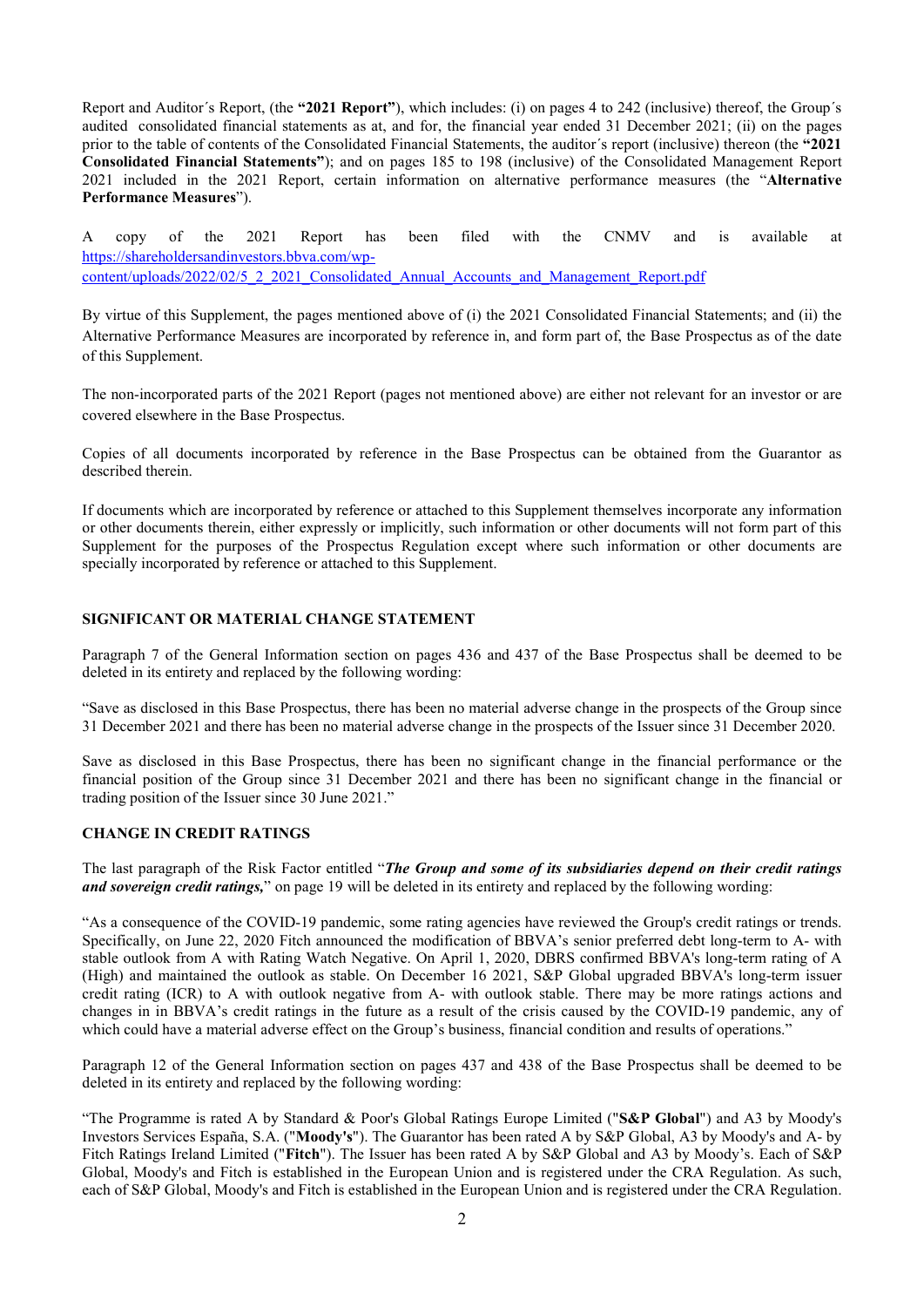As such, each of S&P Global, Moody's and Fitch is included in the list of credit rating agencies published by the European Securities and Markets Authority ("ESMA") on its website (at https://www.esma.europa.eu/supervision/creditrating-agencies/risk) in accordance with such CRA Regulation. Notes issued under the Programme may be rated or unrated. Where a Tranche of Notes is rated, such rating will be disclosed in the Final Terms and will not necessarily be the same as the rating assigned to the Programme by the relevant rating agency. A security rating is not a recommendation to buy, sell or hold securities and may be subject to suspension, reduction or withdrawal at any time by the assigning rating agency.

The Credit Ratings stated above have the following meanings according to the relevant rating agencies:

#### S&P Global

An obligation rated "A" is somewhat more susceptible to the adverse effects of changes in circumstances and economic conditions than obligations in higher-rated categories. However, the obligor's capacity to meet its financial commitments on the obligation is still strong. Negative outlook means that a rating may be lowered. (Source: https://www.standardandpoors.com/en\_US/web/guest/article/-/view/sourceId/504352)

#### Moody's

Obligations rated "A" are considered upper-medium-grade and are subject to low credit risk. (Source: https://www.moodys.com/researchdocumentcontentpage.aspx?docid=PBC\_79004)

#### Fitch

"A" ratings denote expectations of low default risk. The capacity for payment of financial commitments is considered strong. This capacity may, nevertheless, be more vulnerable to adverse business or economic conditions than is the case for higher ratings. (Source: https://www.fitchratings.com/products/rating-definitions#rating-scales)".

#### AMENDMENTS

The following sections of the Base Prospectus shall be deemed to be updated and supplemented by the following amendments (the "Amendments"):

1- Section 2.1 of the Risk Factors relating to the Guarantor entitled "Macroeconomic Risks and COVID-19" **Consequences**" (on pages 10 to 12) is deleted in its entirety and replaced with the following:

#### "Risk associated with the COVID-19 pandemic

The COVID-19 (coronavirus) pandemic has affected, and is expected to continue to adversely affect, the world economy and economic activity and conditions in the countries in which the Group operates. Despite increasing rates of vaccination, new waves of contagion continue to be a source of concern and the emergence of new strains remains a risk. Among other challenges, these countries are experiencing very high unemployment levels, weak activity, supply disruptions and increasing inflationary pressures, while public debt has significantly increased due to the support and spending measures implemented by authorities. Furthermore, there has been an increase in loan losses from both companies and individuals, which has so far been slowed down by the impact of government and sector support measures, including bank payment deferrals, credit with public guarantee and direct aid measures. In addition, volatility in the financial markets may continue, affecting exchange rates and the value of assets and investments, all of which (in addition to other factors referred to below) has adversely affected the Group's capital base and results as of 31st December, 2021 and 2020 and for the years then ended, respectively. There are still uncertainties about the final future impact of the COVID-19 pandemic, mainly if there is an increase in infections caused by the new variants of the coronavirus.

With the outbreak of COVID-19, the Group experienced a decline in its activity. For example, the granting of new loans to individuals decreased during lockdowns. In addition, in several countries, including Spain, the Group closed a significant number of its branches and reduced the opening hours of working with the public, with central services teams having to work remotely. While these measures were progressively reversed in most regions, additional restrictions on mobility could be adopted that affect the Group's operations. Furthermore, the Group has been and may continue to be affected by the specific measures or recommendations adopted by regulatory authorities in the banking sector, such as variations in reference interest rates, the modification of prudential requirements, the temporary suspension of dividend payments (see "The Group faces risks derived from its international geographic diversification and its significant presence in emerging countries"), the deferral of loan payments and maturities and the granting of lending to companies and self-employed persons backed by public guarantees. The adoption of further measures or the modification or termination of those already in place, as well as any changes in the financial asset purchase programs of the European Central Bank (ECB) or their withdrawal could materially and adversely affect the Group.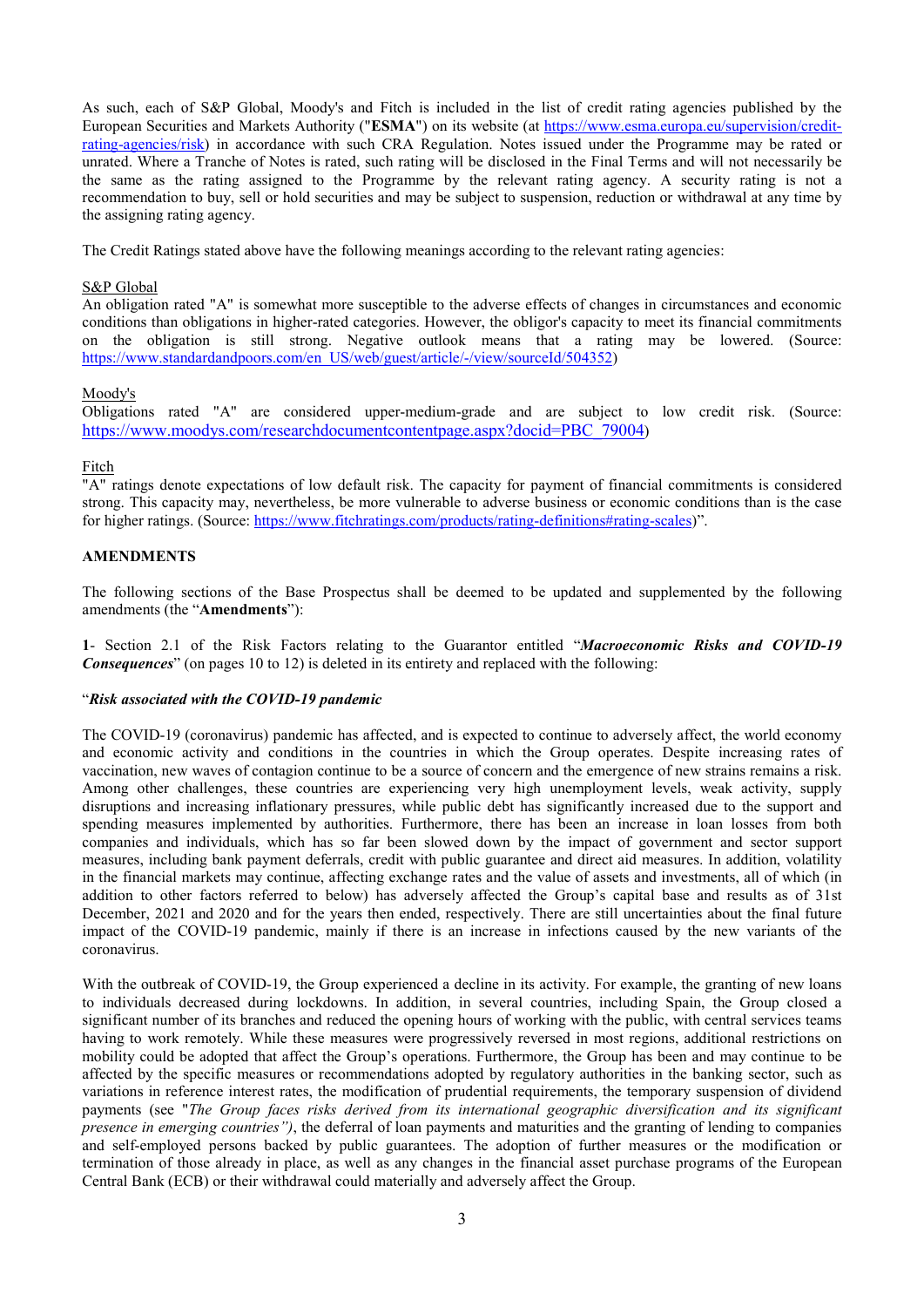As of 31st December, 2021, the amounts of payment deferrals and financing granted with a public guarantee reached 2.5 million customers at the Group level and amounted to  $\epsilon$ 38,025 million, equivalent to 10.9 per cent. of the lending portfolio of which 58 per cent. are payment deferrals and 42 per cent. financing with public guarantee. Although as of 31st December, 2021, 99 per cent., of the payment deferrals granted due to the COVID-19 pandemic have already expired and, therefore, it has been possible to observe the payment behaviour for many customers, there are still existing transactions that will be due for payment during 2022.

The COVID-19 pandemic may also adversely affect the business and operations of third parties that provide critical services to the Group and, in particular, the greater demand and/or reduced availability of certain resources, compounded by ongoing supply bottlenecks, could in some cases make it more difficult for the Group to maintain the required service levels. In addition, the increase in remote working has increased the risks related to cybersecurity, as the use of noncorporate networks has increased.

Further, despite the progressive lessening of restrictions since 2020 and the increasing resumption of activities, the Group continues to face various risks, such as a greater risk of impairment of the value of its assets (including financial instruments valued at fair value, which may suffer significant fluctuations) and of the securities held for liquidity reasons, an even further increase in non-performing loans (NPLs) and risk-weighted assets (RWAs), as well as an increase in the Group's cost of financing and a reduction in its access to financing (especially in an environment where credit ratings are affected) (see "The Group and some of its subsidiaries depend on their credit ratings and sovereign credit ratings, specially the Spanish one").

The COVID-19 pandemic has also exacerbated and may continue to exacerbate other risks disclosed in this section, including but not limited to risks associated with the credit quality of the Group's borrowers and counterparties or collateral, any withdrawal of ECB funding (of which the Group has made and continues to make significant use), the Group's exposure to sovereign debt and rating downgrades, the Group's ability to comply with its regulatory requirements, including MREL (as defined herein) and other capital requirements, and the deterioration of economic conditions or changes in the institutional environment (see "A deterioration in economic conditions or the institutional environment in the countries where the Group operates could have a material adverse effect on the Group's business, financial condition and results of operations" and "Increasingly onerous capital and liquidity requirements may have a material adverse effect on the Group's business, financial condition and results of operations").

The final magnitude of the impact of the COVID-19 pandemic on the Group's business, financial condition and results of operations, which has been and is expected to be significant, will depend on future and uncertain events, including the intensity and persistence over time of the consequences arising from the COVID-19 pandemic in the different geographies in which the Group operates.

#### A deterioration in economic conditions or the institutional environment in the countries where the Group operates could have a material adverse effect on the Group's business, financial condition and results of operations

The Group is sensitive to the deterioration of economic conditions or the alteration of the institutional environment of the countries in which it operates, and especially Spain, Mexico and Turkey, which represented 62.4 per cent., 17.8 per cent and 8.5 per cent. of the Group's assets as of 31st December, 2021, respectively (55.1 per cent., 15.0 per cent. and 8.1 per cent., as of 31st December, 2020, respectively and 52.3 per cent., 15.6 per cent. and 9.2 per cent. as of 31st December, 2019, respectively).

Additionally, the Group is exposed to sovereign debt, particularly sovereign debt related to these geographies. Furthermore, the Group will increase its exposure to Turkey if the announced voluntary takeover bid for the shares of Türkiye Garanti Bankası A.Ş. (Garanti) not already owned by BBVA is completed. See "The Group and some of its subsidiaries depend on their credit ratings and sovereign credit ratings, specially the Spanish one" for summarised information on some of the challenges that these countries are currently facing and that, therefore, could significantly affect the Group.

Currently, the world economy is facing several exceptional challenges. In particular, the crisis derived from the COVID-19 pandemic has abruptly and significantly deteriorated the economic conditions of the countries in which the Group operates, leading many of them to an economic recession in 2020. Furthermore, this crisis could, together with other factors, lead to a deglobalisation of the world economy, produce an increase in protectionism or barriers to immigration, fuel the trade war between the United States and China and result in a general reduction of international trade in goods and services. In addition, there continues to be uncertainty regarding the long-term effects of the United Kingdom's exit from the EU (Brexit) and geopolitical tensions have recently risen. Furthermore, in a scenario as uncertain as the current one emerging economies (to which the Group is significantly exposed, particularly in the case of Mexico and Turkey) could be particularly vulnerable to external factors, such as changes in the financial risk appetite, the withdrawal of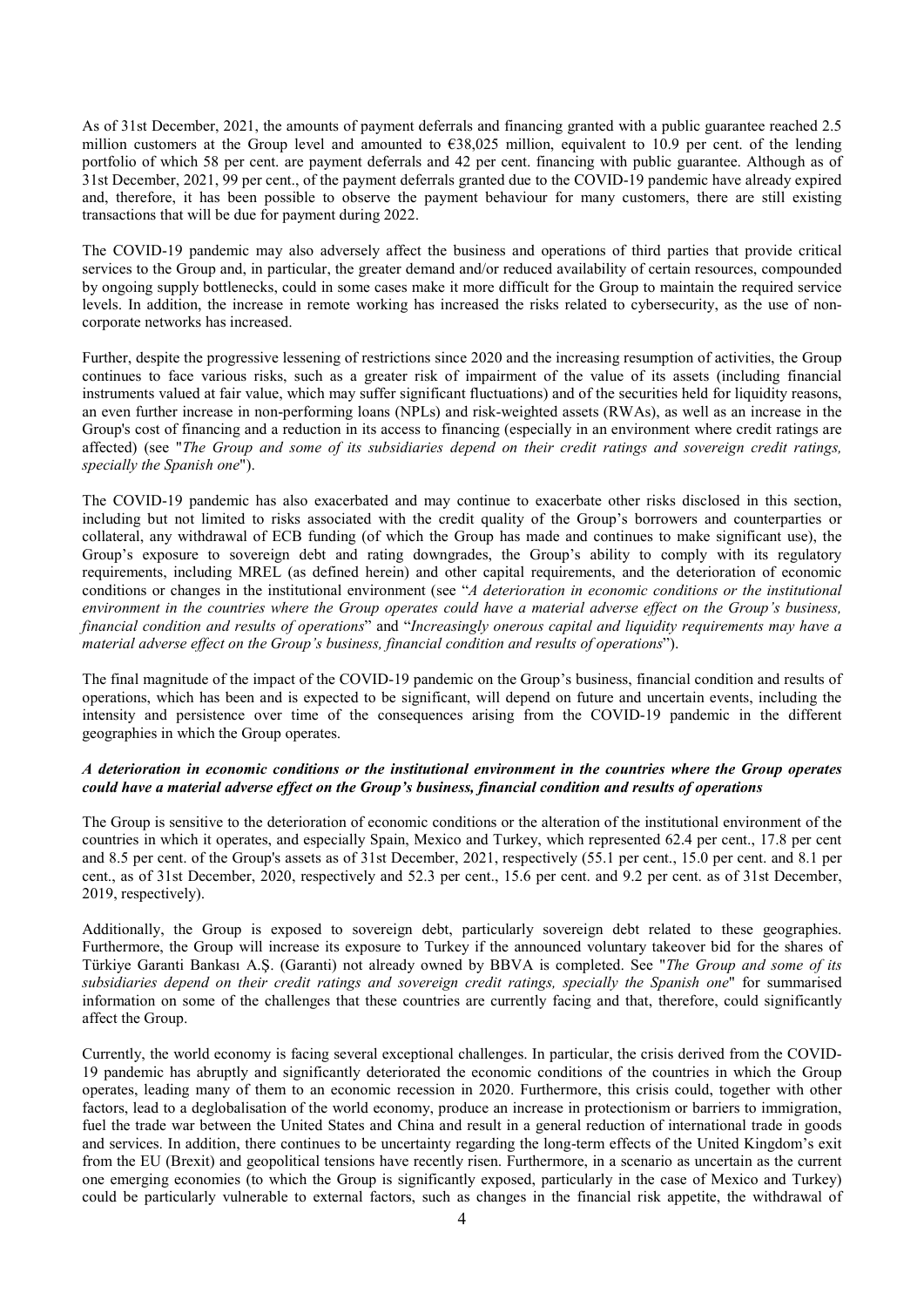monetary stimulus by the U.S. Federal Reserve, or a sharp deceleration of global activity (for example, due to deceleration of GDP growth in large economies such as China).

The Group faces, among others, the following general risks with respect to the economic and institutional environment in which it operates: a deterioration in economic activity in the countries in which it operates; more persistent inflationary pressures, which could trigger a tightening of monetary conditions; stagflation due to more intense or more protracted supply shocks; variations in exchange rates and/or interest rates; an unfavourable evolution of the real estate market, to which the Group remains significantly exposed; very low oil prices could particularly affect producing regions such as Venezuela, Mexico or Colombia, while a rise in oil prices could have a negative impact on the levels of income available in areas that are purely oil consuming, such as Spain or Turkey, where the Group is especially exposed; changes in the institutional environment in the countries in which the Group operates that could lead to sudden and sharp falls in GDP and/or regulatory or governmental policy changes, including with respect to exchange controls and restrictions on dividends; growing public or external deficits that could lead to downgrades in sovereign debt credit ratings and even a possible default or restructuring of such debt; and episodes of volatility in markets, which could lead the Group to register significant losses.

Furthermore, economic deterioration typically results in a decrease in the price of real estate assets. The Group is exposed to the real estate market, mainly in Spain and, to a lesser extent, Mexico and Turkey, due to the fact that many of its loans are secured by real estate assets and due to the significant volume of real estate assets that it maintains on its balance sheet. As of 31st December, 2021, the Group's exposure to the construction and real estate sectors (excluding the mortgage portfolio) in Spain was equivalent to  $\epsilon$ 9,504 million, of which  $\epsilon$ 2,123 million corresponded to loans for construction and development activities in Spain (representing 1.3 per cent. of the Group's loans and advances to customers in Spain (excluding the public sector) and 0.3 per cent. of the Group's consolidated assets). The total real estate exposure (excluding the mortgage portfolio), including developer credit, foreclosed assets and other assets, reflected a coverage ratio of 54 per cent. in Spain as of 31st December, 2021. A fall in the price of real estate assets in Spain (or, to a lesser extent, Mexico or Turkey) would reduce the value of any real estate securing loans granted by the Group and, therefore, in the event of default, the amount of the expected losses related to such loans would increase. In addition, it could also have a significant adverse effect on the default rates of the Group's residential mortgage portfolio, the balance of which, as of 31st December, 2021, was €91,324 million at a global level (as of 31st December, 2020 and 2019, €91,428 million and  $€110,534$  million, respectively)."

2- In section 2.4 of the Risk Factors relating to the Guarantor (Legal, Regulatory, Tax and Compliance Risks), the Risk Factor entitled "The Group is exposed to tax risks that may adversely affect it" on page 23 is deleted in its entirety and replaced with the following:

"The size, geographic diversity and complexity of the Group and its commercial and financial relationships with both third parties and related parties result in the need to consider, evaluate and interpret a considerable number of tax laws and regulations, as well as any relevant interpretative materials, which in turn involve the use of estimates, the interpretation of indeterminate legal concepts and the determination of appropriate valuations in order to comply with the tax obligations of the Group. In particular, the preparation of the Group's tax returns and the process for establishing tax provisions involve the use of estimates and interpretations of tax laws and regulations, which are complex and subject to review by the tax authorities. Any error or discrepancy with tax authorities in any of the jurisdictions in which the Group operates may give rise to prolonged administrative or judicial proceedings that may have a material adverse effect on the Group's results of operations.

In addition, governments in different jurisdictions are seeking to identify new funding sources, and, they have recently focused on the financial sector. The Group's presence in various jurisdictions increases its exposure to regulatory and interpretative changes, which could, among other things, lead to (i) an increase in the types of tax to which the Group is subject, including in response to the demands of various political forces such as the regulation of a minimum effective tax rate introduced in the Spanish Corporate Income Tax Law and the Non-Residents Income Tax Law by Law 22/2021, of 28th December, on the General State Budget for 2022, with effects as of 1st January, 2022, (ii) changes in the calculation of tax bases, and exemptions therefrom, such as provided in the Spanish Corporate Income Tax Law (as defined herein) to introduce a minimum effective tax (i.e. the minimum net tax liability is 18 per cent. of the tax base for credit institutions) or to limit the exemption for dividends and capital gains from domestic and foreign subsidiaries to 95 per cent., which would mean that 5 per cent. of the dividends and capital gains of Group companies in Spain will be subject to, and not exempt from corporate tax or, (iii) the creation of new taxes, like the common financial transaction tax (FTT) in the proposed Tax Directive of the European Commission for the Financial Transactions Tax (which would tax the acquisitions of certain securities negotiated in markets where the Group operates) and the Spanish FTT which came into effect in Spain in January 2021, may have adverse effects on the business, financial condition and results of operations of the Group."